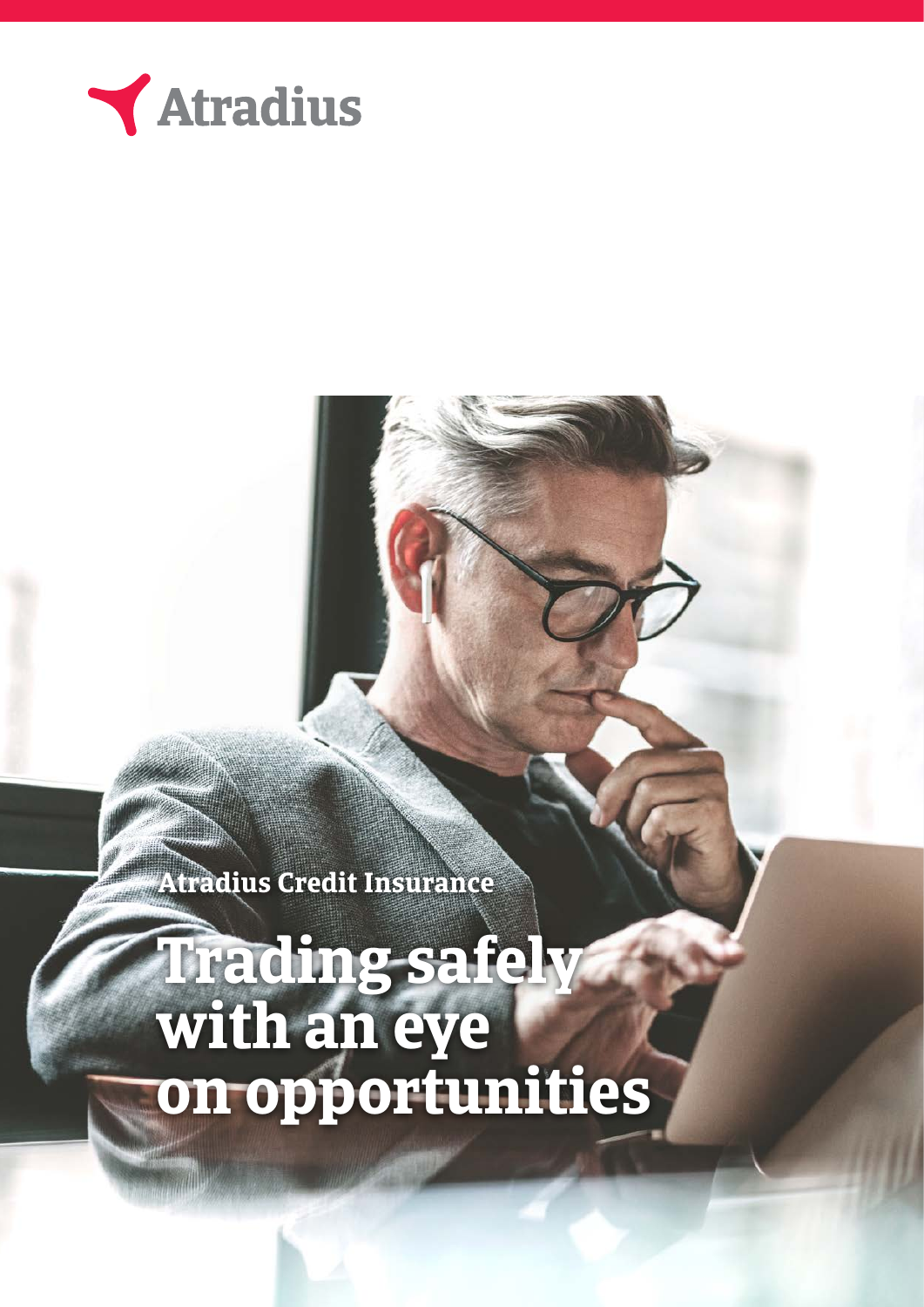## **Doing business with Atradius Credit Insurance**

### We avert

With more than 95 years of credit management experience to draw on, we together with you, try to avoid late payments or even non-payments and insolvency. And, nice to know, our support can help you save time and give you peace of mind at the same time.

### We protect

The combination of our insurance products and our expertise gives you a layer of security when trading with your client domestically and internationally. As one of the oldest established credit insurers, we know our customers and their business. Our proximity to the market, our relationships with our customers, buyers and intermediaries as well as our access to information and market intelligence, can help us detect potential insolvencies before they are filed.

*I see my credit insurance as the safety belt of my business. You might not always like it, but it will rescue you when most needed.*  $\overline{\mathbf{z}}$ 

### We enable

Credit management rrency Euro (EUR) Credit limits Total active amount<br>162,492,770 (EUR) ,<br>elect a single policy.<br>elect a single policy. CAna 250 Million | 90% UP TO 90% COVER ON THE DEBT

INFORMATION ON THE CREDIT WORTHINESS OF 250M COMPANIE

### 44

As our customer, you can use our business information to help explore new clients and markets with confidence so that you can grow your business safely. Also, with our business information you can offer competitive credit to your clients.

We work in close partnership with you, providing you  $|24/7/365| > 80\%$ **with up-to-date insights on markets and sectors, to support your strategic decisions on trade and business.**

### We connect

### $\overline{44}$

**Without credit insurance** *a small company like ours could not afford to take the risk of selling to many markets that require payment terms, especially to unknown buyers and new markets.*

> Atradius offers the most advanced tools and services in the field of credit management available. With real-time access to business information via our state of the art online tools including Atradius Insights and Atradius Atrium, you will always be up-to-date and well informed.

### We do more

We also support businesses with additional products and services, including professional Debt Collection and business information.

## **Atradius Atrium**

# **Not only can I trade more safely, but I can also find new customers more easily**

IMMEDIATE COVER NOTE

ACCESS TO POLICY AND CREDIT LIMIT INFORMATION

<u>2 a statistica de la construcción de la construcción de la construcción de la construcción de la construcción d</u>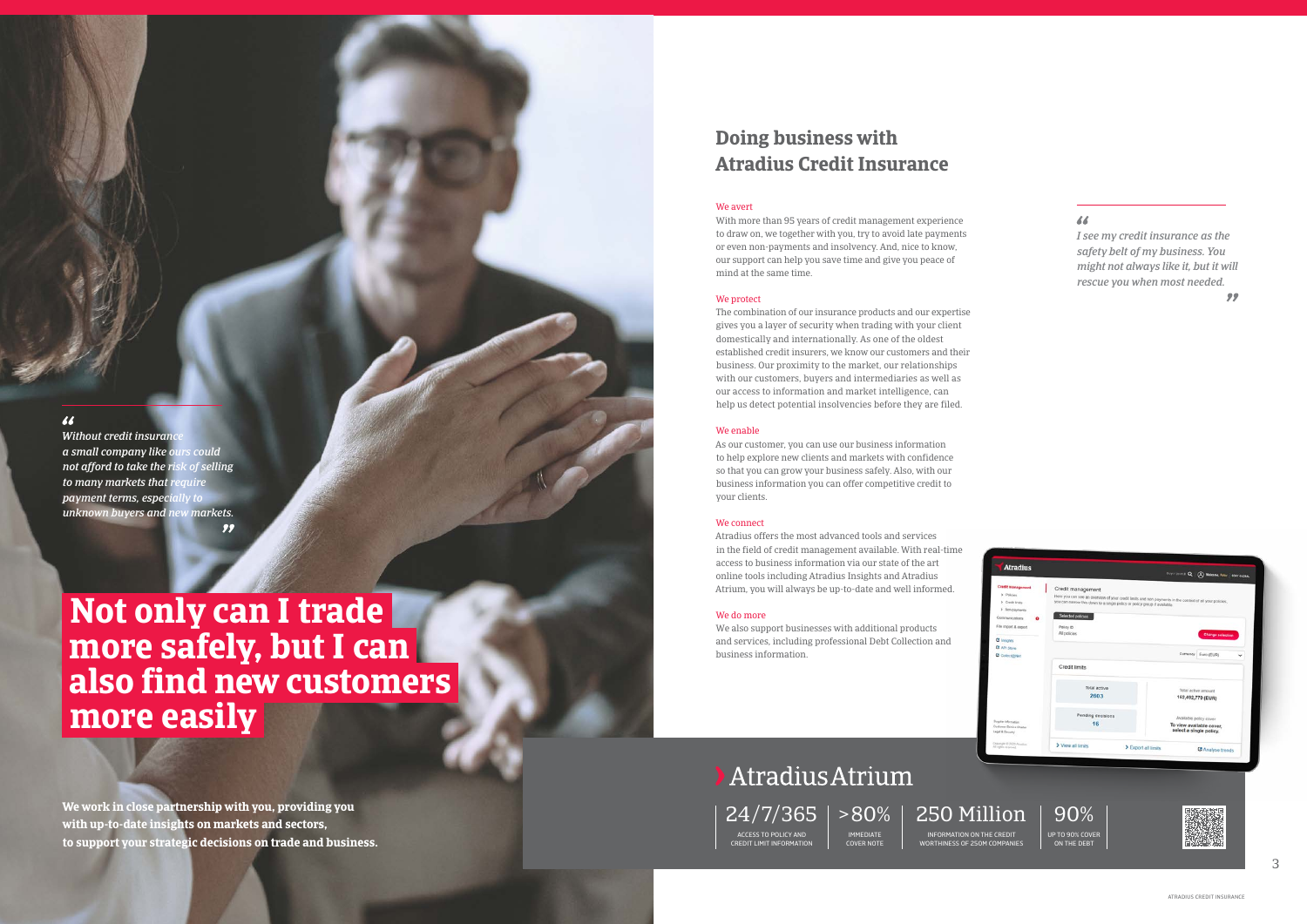## **What is credit insurance?**

**Credit insurance protects your business from the risk of non-payment of invoices. This means your invoices are covered. So if your client can't pay you, you'll still get your money.**

### With Credit Insurance

You can provide services or supply goods to your client safe in the knowledge that if a payment is delayed or your client becomes insolvent and you report that to us\*, we then arrange with your client a plan to settle the debt while preserving your ongoing business with them. If there is a loss, your insured business and cash flow is protected by submitting a claim\* to us for your loss and your financial situation will be far more stable.

### Without Credit Insurance

You have to do your own client research. Or you may need to pay for a consultant, employ a credit agency or other business information sources to check your clients' creditworthiness. Also, you will need to take the hit if your client fails to pay, or ask your client to secure a guarantee for you from their bank, or outsource your invoice collection (outsource your accounts receivable management).

In addition, we can help you find new or additional clients and markets and can support your potential growth.



### **If you face non-payment you may benefit from:**

- $\blacksquare$  All credit management activities in 'one house'
- $\blacksquare$  Greater cost efficiency than using separate credit management companies / consultants
- $\blacksquare$  Tax-deductible collection costs
- $\blacksquare$  Rapid processing of claims
- Better insight of total costs for you

## **How to protect your business… and help it grow.**

**Atradius Credit Insurance not only covers up to 90% of your invoices, but also gives you access to market information and the benefit of prospect and client risk assessments by our experts.**



- 
- 
- 
- 
- 

### **Atradius Debt Collections**

As an Atradius customer, you're automatically able to access and benefit from our integrated debt collections service, Atradius Collections. This is a feature of our Modula Credit Insurance policies and will not incur any additional cost for you with the exception of GST.\* Our experienced debt collections team are located throughout the world to support your collection of outstanding invoices in any country, time zone, currency and language.

\* See your policy terms & conditions.

\* Please see your policy terms & conditions as the contribution to the collection costs may vary.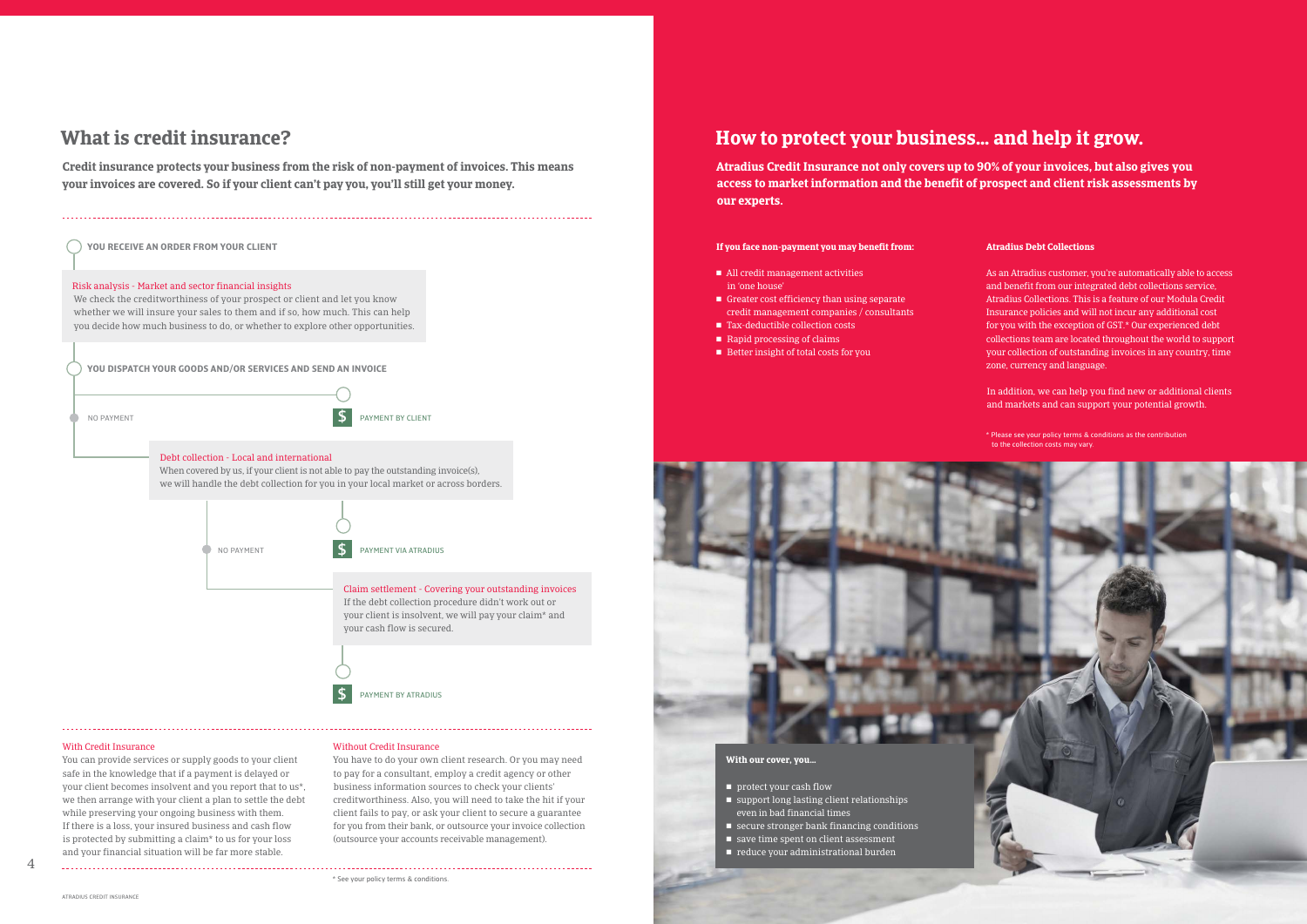### Economic risk

Atradius Credit Insurance protects your business from unpaid invoices due to a buyer's insolvency or inability to pay under the terms of a contract.

### Complex risk

When the circumstance of an extraordinary case requires high-level expertise, special attention and tailor made solutions, we are the right partner. Our unparalleled SRM (Special Risk Management) department is a team of international experts in the field of insurance, claims and recoveries. We will support you with collecting outstanding debts if and when the financial situation of your client starts to deteriorate.

### Political and other non-economic risks

In addition to financial and economic exposure, political risks can also have an impact on your business. Trade wars for example, and an unstable political environment or changes of laws or regulations that prevent you from delivering to your buyer, can all impact your cash flow. In addition, increased bureaucracy, and the growing digital infrastructure such as online trade, make some bankruptcies difficult to foresee. Under the terms of your

### Be covered even before you dispatch your goods and/or services

In addition to credit risk cover, we can also provide optional cover for the period from when the contract is made until credit risk cover commences at dispatch. Such cover is commonly known as Pre-Credit Risk cover (PCR). It is designed to provide cover against certain events occurring that could result in a loss arising during this period. For example, if you as the insured are producing products to meet your client's (buyer) specific requirements, and a Covered Cause of Loss occurs, leaving you with goods that cannot be resold or adapted for sale to another buyer, since they have been tailor made for that specific buyer\*.

### Sudden default… Never think "too big to fail"



Over the last couple of years we at Atradius have seen an increase in unexpected high profile insolvencies across the world that, due to their size, speed and circumstances, have surprised many. We define these as 'sudden defaults'. By their very nature, they are improbable, unpredictable and unimaginable. The unexpected can happen, which is why credit insurance is designed to protect your receivables from unforeseen customer default.

# **An increasing range of external factors can cause business instability**

Each balance sheet of a company contains assets. Usually, debts are part of those assets. In some cases those debts (accounts receivable) can make up to 40% of the assets, which means that they have a high weight in the liquidity of a company.

Through our online tools and business information, you can stay up-to-date on:

- $\blacksquare$  Policy status
- Your clients' creditworthiness
- Sector and market trends
- Your own credit position

### **Online tools**

As an Atradius customer, you will have access to the latest portfolio management tools, Atradius Atrium and Atradius Insights. In addition to help you manage your client portfolio and policies, they also give you access to actual business information that may open doors to new opportunities. Furthermore, our publications such as Country Reports, Market Monitors and further analyses keep you up-to-date on sector and market developments.

### **Unpaid debt**

(% of total value of B2B receivables)

### **Overdue and uncollectable B2B receivables**

Sample: based on companies interviewed (active in domestic and foreign markets).

### **An unpaid invoice means you have to gain additional volume of business**



**Example:** With an unpaid invoice of \$10,000 and a sales margin of 12.5% you will need to generate \$80,000 (800%) additional turnover to compensate your loss.

\* See your policy terms & conditions.